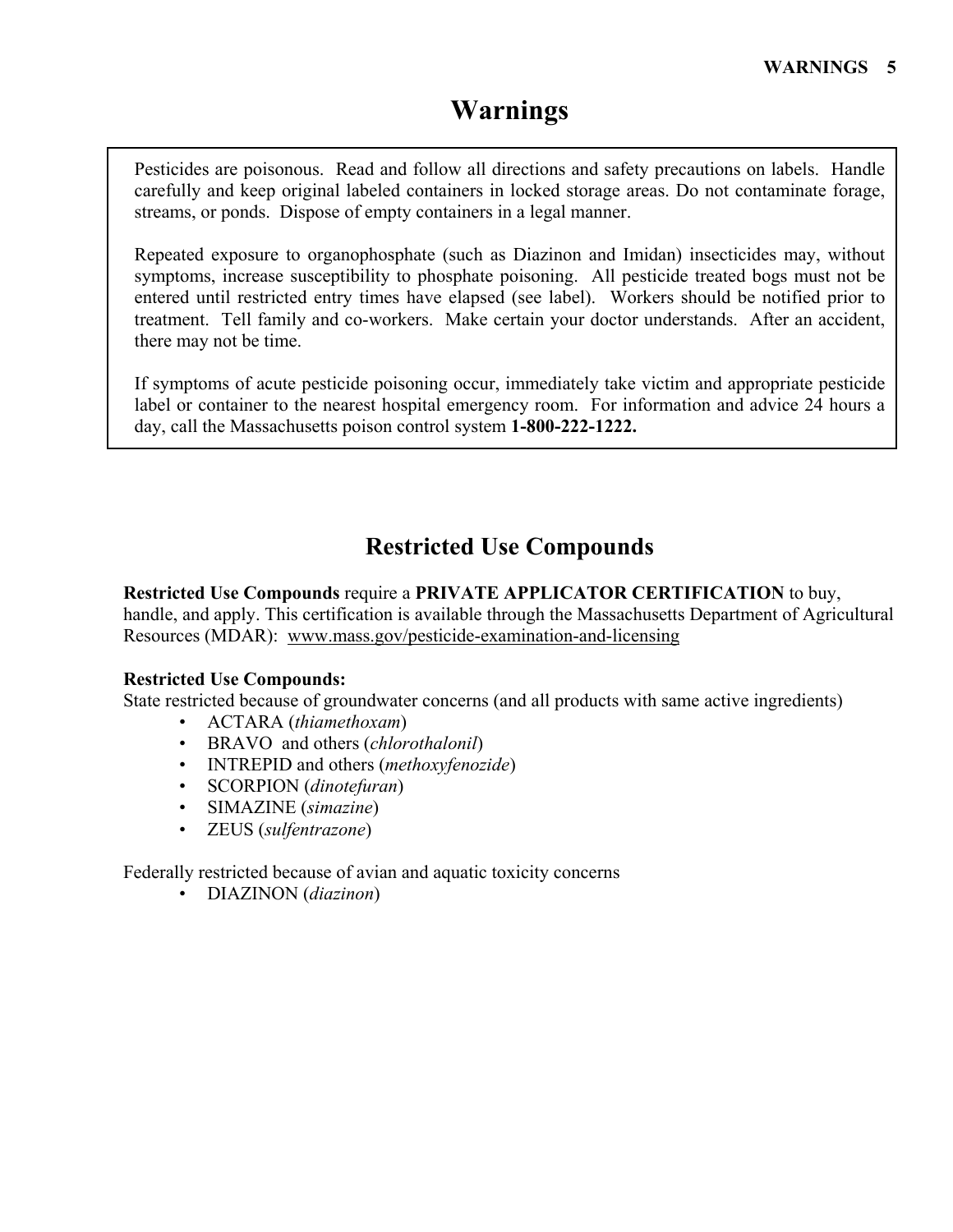### **6 WARNINGS**

**Compounds Requiring a Respirator -** specific to formulations and labels, not active ingredient. It will be specifically listed on a pesticide product label under personal protective equipment. Note that there are no "engineering controls" in cranberry applications and you must wear the personal protective equipment listed for mixer and loaders.

**Compounds that require a dust/mist filtering respirator** - dusts, powders, mists, and sprays

Use a NIOSH-approved dust/mist filtering respirator:

- (NIOSH/MSHA approval number prefix TC-21C or any N, R, P or HE filter)
	- o Sevin XLR Plus, Sevin 4F, Carbaryl 4L
	- o Nexter
	- o Ferbam
	- o Bravo Ultrex

**Compounds that require a respirator with an organic-vapor removing cartridge** - gases and vapors. Use a respirator with an organic-vapor removing cartridge with a prefilter approved for pesticides:

- (MSHA/NIOSH approval number prefix TC-23C) or a canister approved for pesticides
- (MSHA/NIOSH approval number prefix TC-14G) or a NIOSH-approved respirator with an organic vapor (OV) cartridge or canister with any R, P or HE prefilter
	- o Diazinon 50W, Diazinon AG500
	- $\circ$  Imidan 70-W

**Compounds that require a powered air purifying** canister-type respirator (gas mask) equipped with an organic vapor canister with incorporated HE filters:

- (MSHA/NIOSH approval number prefix TC-14G)
	- o Diazinon AG 600 WBC

## **Compounds Requiring Mandatory Posting**

Mandatory posting of no-entry signs is required for the most hazardous pesticides. The signs prohibit entry into pesticide-treated fields until residues decline to a safe level.

If REI is 48 hours or greater, sign posting is required.

- Diazinon 50 W, Diazinon AG500, Diazinon AG 600 WBC (diazinon)
- Badge, Champ, Cuprofix, Kocide, Mastercop, Nu-Cop (coppers)
- Metastar 2E, Ridomil, Ultra Flourish (mefenoxams)
- 2-4 D Granules  $(2,4-D)$
- Imidan 70-W (phosmet)

Danger compounds also require posting.

- Bravo Ultrex
- Echo 90 DF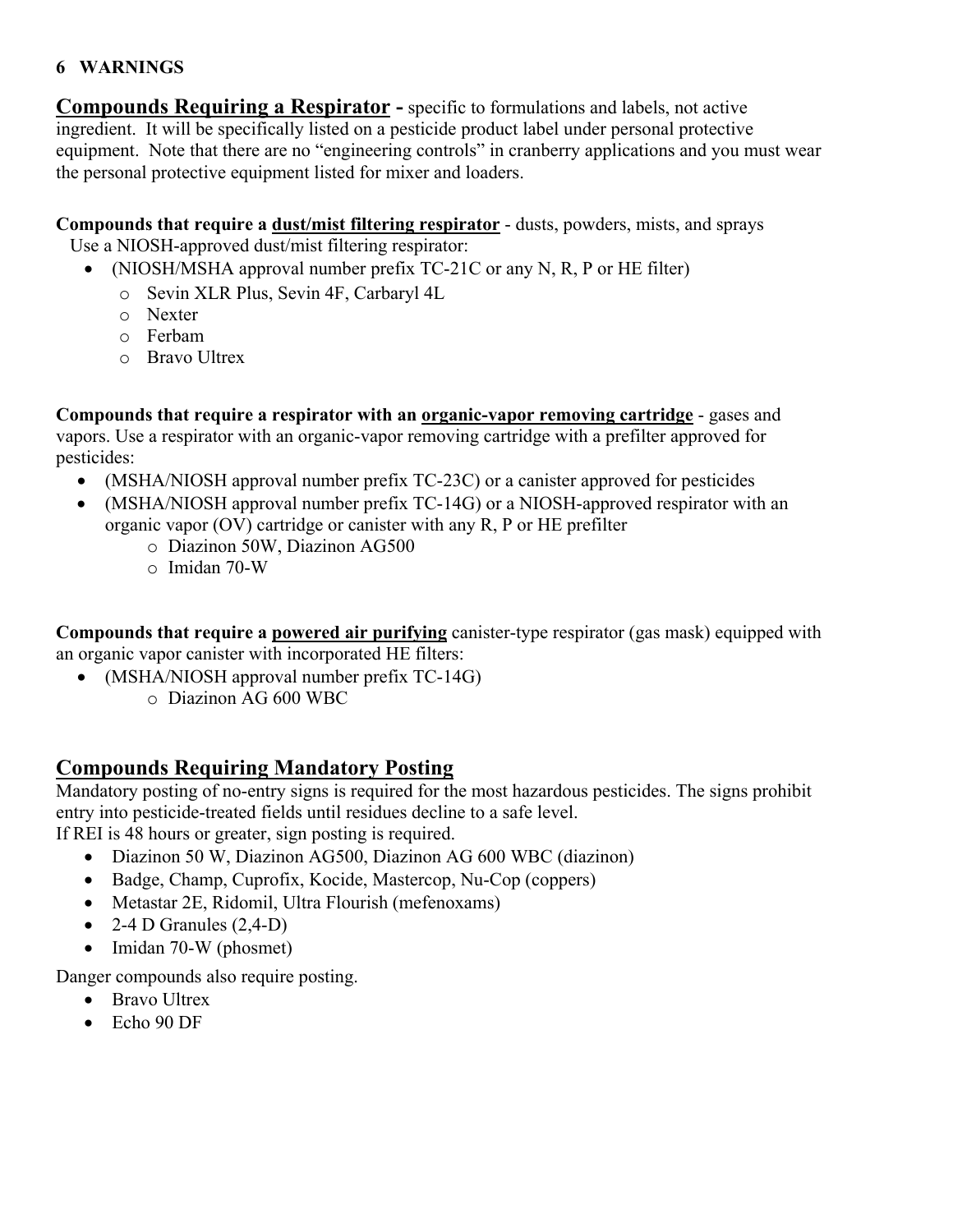# **Compounds Requiring Protective Eyewear for Application and Additional Decontamination Water for Handlers due to Eye Toxicity**

Chlorothalonils

- Bravo Ultrex
- Chlorothalonil Zn
- Echo 720, Echo 90 DF
- Equus DF

## Coppers

- Badge, Champ, Cuprofix
- Kocide, Mastercop, Nordox, Nu-Cop

Diazinon AG500 Intensity, Intensity One - clethodim Metastar 2E – mefenoxams Phostrol, Rampart - phostrols Pyramite/Nexter – pyridaben Rimon – novaluron 2,4-D granules, Weedar 64

# **Fumigants**

Basamid (dazomet) and Vapam (metam-sodium) are soil fumigants that can be used on cranberry beds. They can only be used if fruit will not be harvested and delivered for 12 months post-application. **DO NOT USE FUMIGANTS AS A SPOT-TREATMENT IF ANY VINES WITHIN A DIKED SECTION WILL BE HARVESTED**. If it is used on part of section, no fruit can be harvested or delivered from the entire (contiguous) section. If you are renovating an entire section, a portion of that section can be spot-treated with a fumigant. More information on the use of fumigants may be found in the "Planting New Cranberry Beds" Fact Sheet [\(http://ag.umass.edu/cranberry/fact-sheets\)](http://ag.umass.edu/cranberry/fact-sheets). Contact the Weed Specialist if you have any questions about using these chemicals.

### **You must complete EPA fumigant training before applying any fumigant**. You **must** get

certified/pass the module on EPA's web site. As required by updated soil fumigant product labels, certified applicators must successfully complete an EPA-approved training program covering the new soil fumigant provisions. Basamid is listed under the name "dazomet" on the EPA web site. Please go to the EPA's web site for more information:

### <https://www.epa.gov/soil-fumigants/soil-fumigant-training-certified-applicators>

You must take Modules 1-4 plus the module specific to your use; Basamid (dazomet) is discussed in Module 7. Vapam is metam sodium (Module 8). The certification process is NOT regulated by MDAR; it is totally a federal EPA requirement. This is a NEW regulation.

Note: There is a provision that if you are already certified in a soil fumigation (sub)category and your state is listed with additional training option and requirements, you can bypass the training. Massachusetts is NOT one of these states! So you must take and pass the modules.